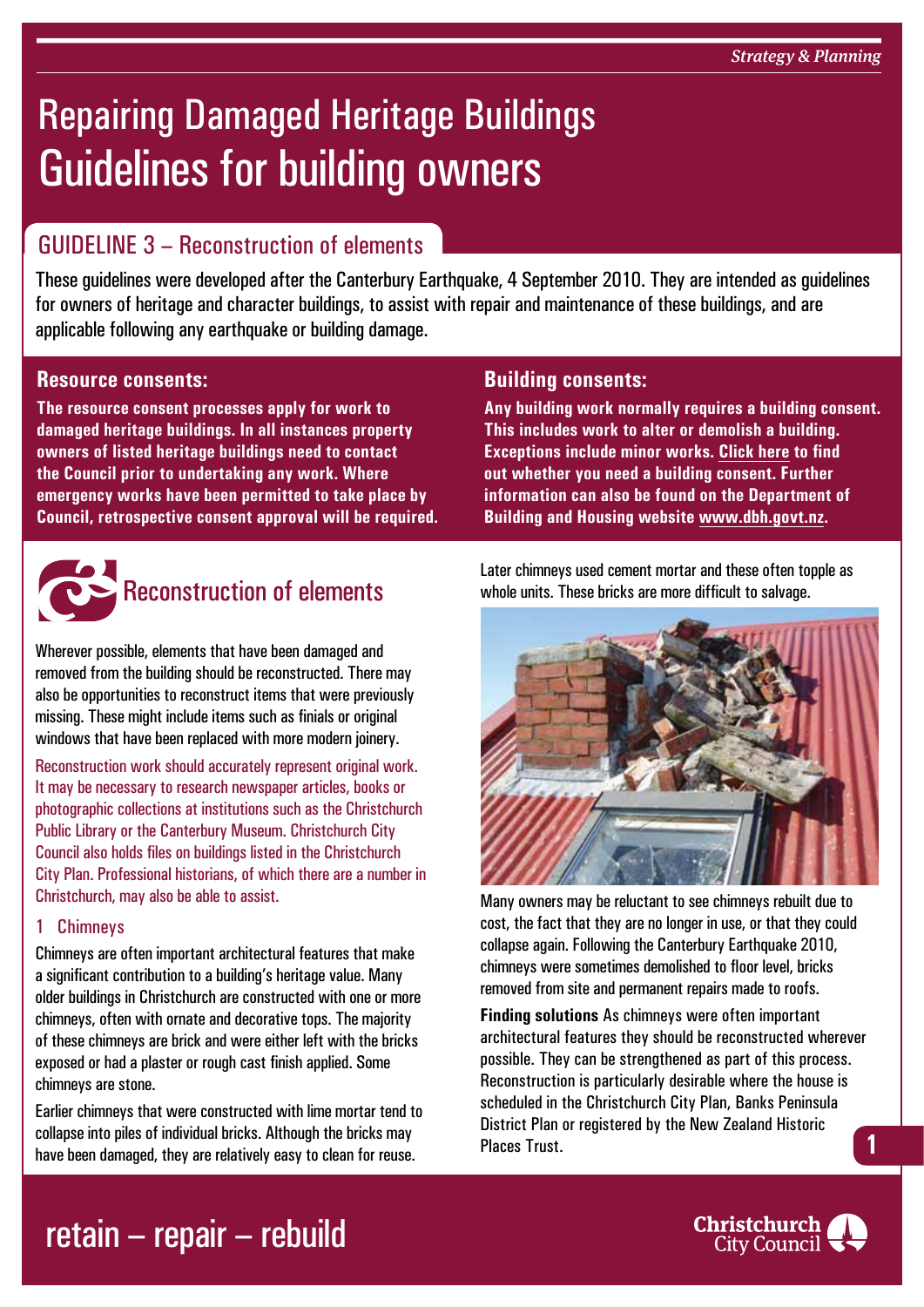#### HERITAGE GUIDELINE 3 - Reconstruction of elements

Funding constraints may preclude reinstatement of all chimneys. In this instance, chimneys that were visible from the road should be reinstated as a priority. There may also be situations where the chimneys may not be able to be accurately replicated for reasons such as safety. In these instances, the decision may have to be made not to be rebuild them.

#### Options for Reconstruction

As a first step, a structural engineer should be commissioned to determine the structural soundness of remaining sections of chimneys.

Sometimes it may be necessary to further reduce the height of the damaged chimney to a point where the chimney is sound. The remaining chimney section could then be capped with a concrete band to provide a secure base on which to construct the new chimney. It may also be necessary to install a structural diaphragm at ceiling level to provide additional bracing.

Once the chimney has been stabilised, discussions should be held with an engineer to determine the best way of reconstructing it. Various options may be available:

**• Rebuild Chimney Using Original Bricks** 

Rebuilding the chimney using original bricks fixed to an internal structural system is one option. A new structural system might comprise a steel frame or a series of lightweight precast concrete sections with reinforcing rods grouted in.

**• Rebuild Chimney Using Lightweight Materials** 

Rebuilding the entire chimney in a lightweight material may be an option if the chimney was plastered. A new chimney could be built with a timber frame and a traditional or proprietary plaster finish applied. Lightweight concrete sections with a plaster finish may be another option.

**• Rebuild Chimney Using Modified Materials**

Rebuilding the chimney using original materials but reducing their thickness to reduce weight is also feasible. For example, it may be possible to cut back bricks and fix them to a board frame. Companies that specialise in reconstructing such chimneys are now working in Christchurch. The heritage team at the Christchurch City Council can provide further information.

Chimneys located on external walls present additional problems and it may be necessary to demolish these down to ground level. The chimney could be rebuilt using one of the options described above.

Replica fibreglass chimneys may be an option in exceptional circumstances.

See HERITAGE GUIDELINE 4 – Strengthening of buildings.

#### 2 Parapets

Parapets are important architectural features on many buildings, particularly in the case of commercial buildings where parapets might include architectural details such as pilasters, balusters and ornate cappings. As such, they make a significant contribution to the architectural and heritage value of the building.

Parapets, if they are not strengthened can suffer badly in an earthquake and subsequent after-shocks. In the case of the Canterbury Earthquake in some instances entire sections of the parapets were lost, while elsewhere parapets were loosened and became dangerous.



As with chimneys, owners may be reluctant to see parapets rebuilt due to cost, lack of necessity or the potential for them to collapse again. However, as an important architectural element they should be reconstructed wherever possible. They are also relatively simple to strengthen.

Various options may be available:

 **• Rebuild Using Original Materials** 

The parapet would need to be tied back to the main structure with structural elements such as steel rods being dowelled into the wall below to provide the required stability. Where this is not possible due to the decorative elements of the parapet, it may have to be tied back to the roof structure.

Where the reconstruction of a brick parapet in its original form is desired, there may be a shortfall of bricks. Demolition bricks from another source may have to be brought in to make up any shortfall. The bricks should be as close to the original as possible in terms of size, colour and texture.

In some instances a concrete band may have to be provided at the head of the wall to provide a secure base for the new parapet. The concrete band should be able to be concealed behind thin brick facings, known as "slips".

#### **• Rebuild Using Lightweight Materials**

If a parapet was plastered, a new parapet could be constructed using a timber frame covered with fibrecement boards with a plaster finish. If the parapet was constructed of brickwork, a new parapet could